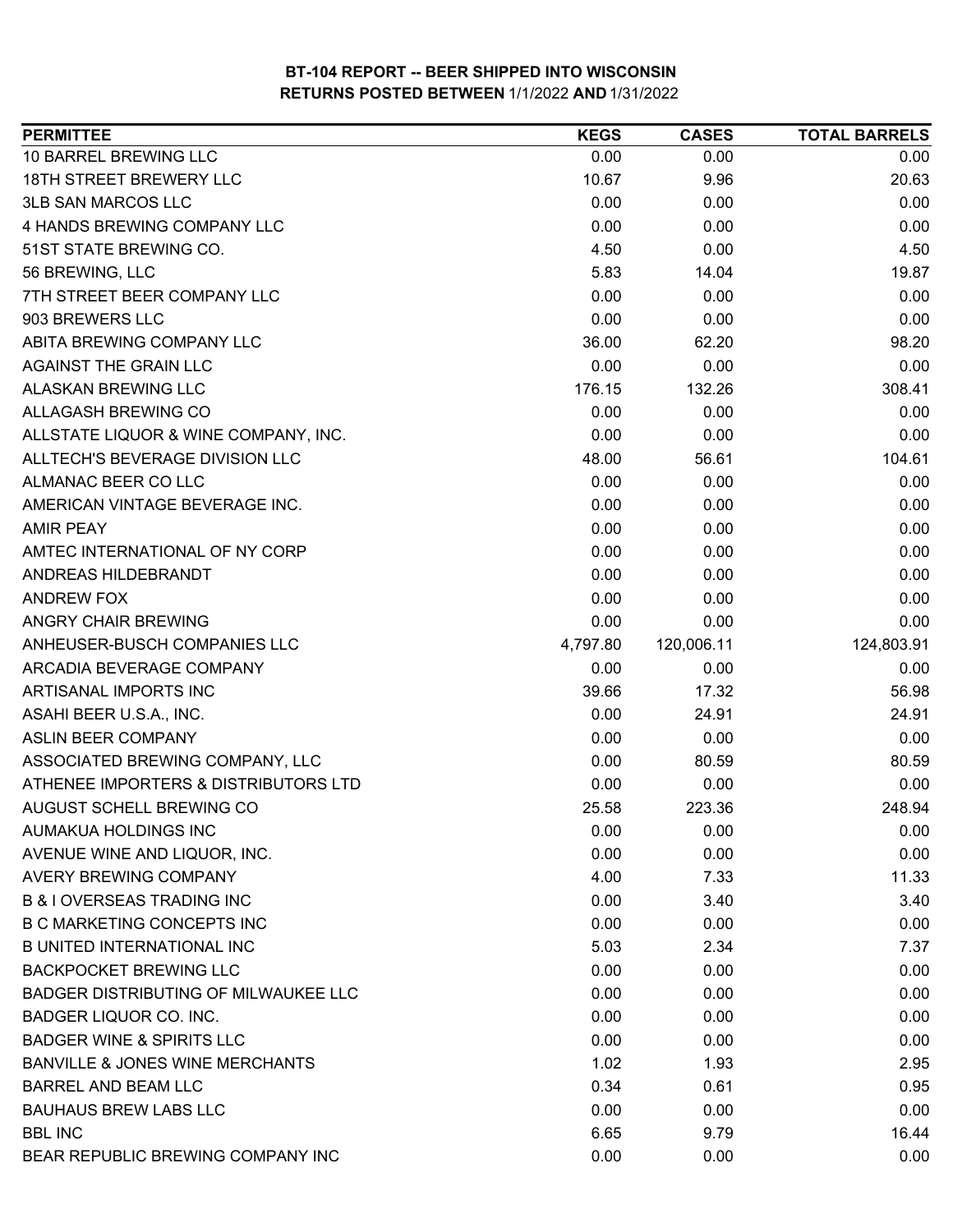| BEARDED IRIS BREWING COMPANY LLC<br>0.00<br>0.00<br>0.00<br>BEAVER ISLAND BREWING COMPANY LLC<br>0.00<br>0.00<br>0.00<br>BEECHWOOD DISTRIBUTORS, INC.<br>0.00<br>0.00<br>0.00<br>BEER CAPITOL DISTRIBUTING LLC<br>0.00<br>0.00<br>0.00<br>0.00<br><b>BELCHING BEAVER BREWERY</b><br>0.00<br>0.00<br><b>BELLS BREWERY INC</b><br>151.00<br>650.78<br>499.78<br>66.91<br>BENT PADDLE BREWING COMPANY<br>14.92<br>51.99<br>0.00<br>0.00<br>0.00<br>BERNICK'S PEPSI-COLA OF DRESSER, INC.<br>0.00<br>BEVERAGE INNOVATION CORP<br>75.48<br>75.48<br><b>BIG SKY BREWING CO</b><br>8.00<br>21.77<br>29.77<br>BILL'S DISTRIBUTING, LTD.<br>0.00<br>0.00<br>0.00<br><b>BINDING BRAUEREI USA INC</b><br>0.00<br>0.00<br>0.00<br>0.00<br><b>BLACK LIST BEER LLC</b><br>13.22<br>13.22 |
|----------------------------------------------------------------------------------------------------------------------------------------------------------------------------------------------------------------------------------------------------------------------------------------------------------------------------------------------------------------------------------------------------------------------------------------------------------------------------------------------------------------------------------------------------------------------------------------------------------------------------------------------------------------------------------------------------------------------------------------------------------------------------|
|                                                                                                                                                                                                                                                                                                                                                                                                                                                                                                                                                                                                                                                                                                                                                                            |
|                                                                                                                                                                                                                                                                                                                                                                                                                                                                                                                                                                                                                                                                                                                                                                            |
|                                                                                                                                                                                                                                                                                                                                                                                                                                                                                                                                                                                                                                                                                                                                                                            |
|                                                                                                                                                                                                                                                                                                                                                                                                                                                                                                                                                                                                                                                                                                                                                                            |
|                                                                                                                                                                                                                                                                                                                                                                                                                                                                                                                                                                                                                                                                                                                                                                            |
|                                                                                                                                                                                                                                                                                                                                                                                                                                                                                                                                                                                                                                                                                                                                                                            |
|                                                                                                                                                                                                                                                                                                                                                                                                                                                                                                                                                                                                                                                                                                                                                                            |
|                                                                                                                                                                                                                                                                                                                                                                                                                                                                                                                                                                                                                                                                                                                                                                            |
|                                                                                                                                                                                                                                                                                                                                                                                                                                                                                                                                                                                                                                                                                                                                                                            |
|                                                                                                                                                                                                                                                                                                                                                                                                                                                                                                                                                                                                                                                                                                                                                                            |
|                                                                                                                                                                                                                                                                                                                                                                                                                                                                                                                                                                                                                                                                                                                                                                            |
|                                                                                                                                                                                                                                                                                                                                                                                                                                                                                                                                                                                                                                                                                                                                                                            |
|                                                                                                                                                                                                                                                                                                                                                                                                                                                                                                                                                                                                                                                                                                                                                                            |
| <b>BLACKROCKS BREWERY LLC</b><br>5.00<br>60.00<br>55.00                                                                                                                                                                                                                                                                                                                                                                                                                                                                                                                                                                                                                                                                                                                    |
| <b>BLACKSTACK BREWING INC</b><br>0.00<br>0.00<br>0.00                                                                                                                                                                                                                                                                                                                                                                                                                                                                                                                                                                                                                                                                                                                      |
| BLUE POINT BREWING COMPANY INC<br>0.00<br>0.00<br>0.00                                                                                                                                                                                                                                                                                                                                                                                                                                                                                                                                                                                                                                                                                                                     |
| 0.00<br><b>BLUME BRAUHAUS LLC</b><br>0.00<br>0.00                                                                                                                                                                                                                                                                                                                                                                                                                                                                                                                                                                                                                                                                                                                          |
| <b>BOSTON BEER CORPORATION</b><br>6,476.82<br>274.83<br>6,201.99                                                                                                                                                                                                                                                                                                                                                                                                                                                                                                                                                                                                                                                                                                           |
| BRASS FOUNDRY BREWING CO.<br>1.50<br>1.11<br>2.61                                                                                                                                                                                                                                                                                                                                                                                                                                                                                                                                                                                                                                                                                                                          |
| <b>BREAKTHRU BEVERAGE GROUP LLC</b><br>0.00<br>0.00<br>0.00                                                                                                                                                                                                                                                                                                                                                                                                                                                                                                                                                                                                                                                                                                                |
| BREAKTHRU BEVERAGE GROUP LLC<br>0.00<br>0.00<br>0.00                                                                                                                                                                                                                                                                                                                                                                                                                                                                                                                                                                                                                                                                                                                       |
| BRECKENRIDGE BREWERY LLC<br>0.00<br>0.00<br>0.00                                                                                                                                                                                                                                                                                                                                                                                                                                                                                                                                                                                                                                                                                                                           |
| BREWDOG BREWING COMPANY LLC<br>0.00<br>0.00<br>0.00                                                                                                                                                                                                                                                                                                                                                                                                                                                                                                                                                                                                                                                                                                                        |
| <b>BRIAN EWING</b><br>0.00<br>0.00<br>0.00                                                                                                                                                                                                                                                                                                                                                                                                                                                                                                                                                                                                                                                                                                                                 |
| BROWN-FORMAN CORPORATION<br>0.00<br>0.00<br>0.00                                                                                                                                                                                                                                                                                                                                                                                                                                                                                                                                                                                                                                                                                                                           |
| BUFFALO CREEK BREWING LLC<br>0.00<br>0.00<br>0.00                                                                                                                                                                                                                                                                                                                                                                                                                                                                                                                                                                                                                                                                                                                          |
| C.J.W., INC.<br>0.00<br>0.00<br>0.00                                                                                                                                                                                                                                                                                                                                                                                                                                                                                                                                                                                                                                                                                                                                       |
| CAIMAN HOLDCO LLC<br>0.00<br>0.00<br>0.00                                                                                                                                                                                                                                                                                                                                                                                                                                                                                                                                                                                                                                                                                                                                  |
| CANAL STREET BREWING CO LLC<br>84.25<br>836.96<br>921.21                                                                                                                                                                                                                                                                                                                                                                                                                                                                                                                                                                                                                                                                                                                   |
| CANARCHY HOLDING CO LLC<br>12.50<br>72.49<br>84.99                                                                                                                                                                                                                                                                                                                                                                                                                                                                                                                                                                                                                                                                                                                         |
| CAPITOL-HUSTING COMPANY, INC.<br>0.00<br>0.00<br>0.00                                                                                                                                                                                                                                                                                                                                                                                                                                                                                                                                                                                                                                                                                                                      |
| <b>CARRIAGE HOUSE IMPORTS, LTD.</b><br>0.00<br>1.08<br>1.08                                                                                                                                                                                                                                                                                                                                                                                                                                                                                                                                                                                                                                                                                                                |
| CASCADE BREWING COMPANY LLC<br>0.00<br>0.00<br>0.00                                                                                                                                                                                                                                                                                                                                                                                                                                                                                                                                                                                                                                                                                                                        |
| CENTRAL BEER IMPORT & EXPORT INC<br>0.00<br>0.00<br>0.00                                                                                                                                                                                                                                                                                                                                                                                                                                                                                                                                                                                                                                                                                                                   |
| 0.00<br><b>CHAD YAKOBSON</b><br>0.00<br>0.00                                                                                                                                                                                                                                                                                                                                                                                                                                                                                                                                                                                                                                                                                                                               |
| CHAS. A. BERNICK, INCORPORATED<br>0.00<br>0.00<br>0.00                                                                                                                                                                                                                                                                                                                                                                                                                                                                                                                                                                                                                                                                                                                     |
| <b>CHATHAM IMPORTS INC</b><br>0.00<br>0.00<br>0.00                                                                                                                                                                                                                                                                                                                                                                                                                                                                                                                                                                                                                                                                                                                         |
| CHICAGO BREW WERKS INC<br>0.00<br>0.00<br>0.00                                                                                                                                                                                                                                                                                                                                                                                                                                                                                                                                                                                                                                                                                                                             |
| <b>CHRIS MICHNER</b><br>0.00<br>0.00<br>0.00                                                                                                                                                                                                                                                                                                                                                                                                                                                                                                                                                                                                                                                                                                                               |
| 20.35<br><b>CHRISTOPHER BETTS</b><br>2.73<br>17.62                                                                                                                                                                                                                                                                                                                                                                                                                                                                                                                                                                                                                                                                                                                         |
| COMPASS SPIRITS & WINES, INC.<br>109.89<br>0.00<br>109.89                                                                                                                                                                                                                                                                                                                                                                                                                                                                                                                                                                                                                                                                                                                  |
| CORONADO BREWING COMPANY INC<br>0.00<br>0.00<br>0.00                                                                                                                                                                                                                                                                                                                                                                                                                                                                                                                                                                                                                                                                                                                       |
| CRAFT BREW ALLIANCE INC<br>0.00<br>0.00<br>0.00                                                                                                                                                                                                                                                                                                                                                                                                                                                                                                                                                                                                                                                                                                                            |
| <b>CRAFT REVOLUTION LLC</b><br>61.23<br>2.00<br>59.23                                                                                                                                                                                                                                                                                                                                                                                                                                                                                                                                                                                                                                                                                                                      |
| <b>CRAFT REVOLUTION LLC</b><br>63.15<br>71.15<br>8.00                                                                                                                                                                                                                                                                                                                                                                                                                                                                                                                                                                                                                                                                                                                      |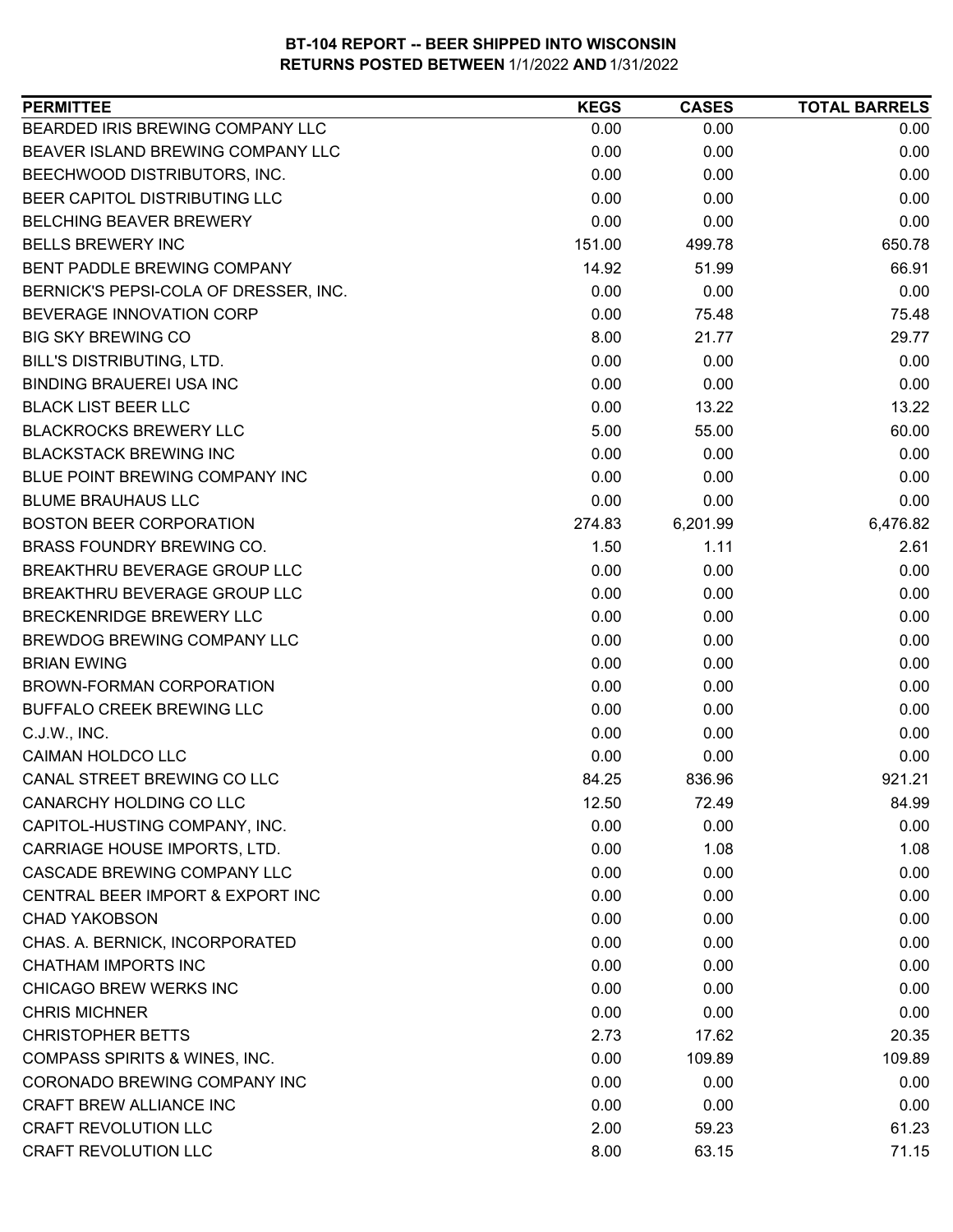| CRAZY MOUNTAIN BREWING COMPANY<br>0.00<br>0.00<br>0.00<br><b>CROOK &amp; MARKER LLC</b><br>0.00<br>0.00<br>0.00<br><b>CROWN IMPORTS LLC</b><br>20,612.01<br>138.00<br>20,474.01<br>CUSTOM CALIFORNIA CRAFT BEER LLC<br>0.00<br>0.00<br>0.00<br>48.57<br>D&V INTERNATIONAL INC<br>26.87<br>21.70<br>DAVID N RAYNE<br>0.00<br>0.00<br>0.00<br>DE PERE LIQUOR CO LLC<br>0.00<br>0.00<br>0.00<br>0.00<br>DEAN DISTRIBUTING, INC.<br>0.00<br>0.00<br>DEAN DISTRIBUTING, INC.<br>0.00<br>0.00<br>0.00<br>DESCHUTES BREWERY INC<br>61.80<br>215.38<br>153.58<br>DESTIHL HOLDINGS LLC<br>0.00<br>0.00<br>0.00<br>DIAGEO BEER COMPANY USA<br>841.96<br>3,415.61<br>4,257.57<br>0.00<br>DISCOUNT LIQUOR, INC.<br>0.00<br>0.00<br>DOANE DISTRIBUTING, INC.<br>0.00<br>0.00<br>0.00<br>DOGFISH HEAD CRAFT BREWERY LLC<br>8.00<br>36.51<br>44.51<br>0.00<br>0.00<br>0.00<br><b>DOYNA LTD</b><br>7.00<br>106.38<br>99.38<br>DREKKER BREWING COMPANY LLC<br>5.14<br>49.58<br>DUVEL MOORTGAT USA LTD<br>44.44<br>DYNAMITE BREWING LLC<br>0.00<br>0.00<br>0.00<br>E & J GALLO WINERY<br>0.00<br>7.82<br>7.82<br>EASTERN LIQUORS USA INC<br>0.00<br>1.99<br>1.99<br><b>EASY STEVE LLC</b><br>0.00<br>0.39<br>0.39<br>EINSTOK BEER COMPANY LP<br>0.00<br>0.00<br>0.00<br>EL DORADO BEVERAGE CO<br>0.00<br>0.00<br>0.00<br>0.00<br>EL SEGUNDO BREWING CO LLC<br>0.00<br>0.00<br><b>ELYSIAN BREWING COMPANY INC</b><br>0.00<br>0.00<br>0.00<br><b>ENERGY CITY BREWING LLC</b><br>1.00<br>11.71<br>10.71<br>EPIC BREWING COMPANY LLC<br>0.00<br>0.00<br>0.00<br>EPIC BREWING COMPANY LLC<br>9.75<br>5.08<br>14.83<br><b>EQUILIBRIUM BREWERY LLC</b><br>1.00<br>6.26<br>5.26<br>0.00<br>0.00<br>0.00<br>EURO LIQUOR LLC<br><b>FABIANO BROTHERS - WISCONSIN LLC</b><br>0.00<br>0.00<br>0.00<br>FAIR STATE BREWING COOPERATIVE<br>17.34<br>24.43<br>41.77<br>FINNEGANS BREW CO LLC<br>7.97<br>4.34<br>3.63<br>FLANIGAN DISTRIBUTING OF DOOR COUNTY, INC.<br>0.00<br>0.00<br>0.00<br>FLYING DOG BREWERY LLLP<br>0.00<br>33.97<br>33.97<br>FOREIGN OBJECTS BEER COMPANY LLC<br>0.00<br>0.00<br>0.00<br>FRANK BEER DISTRIBUTORS, INC.<br>0.00<br>0.00<br>0.00<br>FRANK BEER DISTRIBUTORS, INC.<br>0.00<br>0.00<br>0.00<br>0.00<br>FRANK LIQUOR COMPANY, INC.<br>0.00<br>0.00<br>0.00<br>0.00<br>FRANK LIQUORS OF LA CROSSE, INC.<br>0.00<br>FRED R KARM JR<br>16.15<br>2.50<br>13.65<br>FULTON STREET BREWERY LLC<br>0.00<br>0.00<br>0.00<br><b>G &amp; F DISTRIBUTING INC</b><br>0.00<br>0.00<br>0.00 | <b>PERMITTEE</b>                  | <b>KEGS</b> | <b>CASES</b> | <b>TOTAL BARRELS</b> |
|----------------------------------------------------------------------------------------------------------------------------------------------------------------------------------------------------------------------------------------------------------------------------------------------------------------------------------------------------------------------------------------------------------------------------------------------------------------------------------------------------------------------------------------------------------------------------------------------------------------------------------------------------------------------------------------------------------------------------------------------------------------------------------------------------------------------------------------------------------------------------------------------------------------------------------------------------------------------------------------------------------------------------------------------------------------------------------------------------------------------------------------------------------------------------------------------------------------------------------------------------------------------------------------------------------------------------------------------------------------------------------------------------------------------------------------------------------------------------------------------------------------------------------------------------------------------------------------------------------------------------------------------------------------------------------------------------------------------------------------------------------------------------------------------------------------------------------------------------------------------------------------------------------------------------------------------------------------------------------------------------------------------------------------------------------------------------------------------------------------------------------------------------------------------------------------------------------------------------------------------------------------------------------------------------------------------------------------------------------------------------------------------------------------------------------------------------------------------------|-----------------------------------|-------------|--------------|----------------------|
|                                                                                                                                                                                                                                                                                                                                                                                                                                                                                                                                                                                                                                                                                                                                                                                                                                                                                                                                                                                                                                                                                                                                                                                                                                                                                                                                                                                                                                                                                                                                                                                                                                                                                                                                                                                                                                                                                                                                                                                                                                                                                                                                                                                                                                                                                                                                                                                                                                                                            |                                   |             |              |                      |
|                                                                                                                                                                                                                                                                                                                                                                                                                                                                                                                                                                                                                                                                                                                                                                                                                                                                                                                                                                                                                                                                                                                                                                                                                                                                                                                                                                                                                                                                                                                                                                                                                                                                                                                                                                                                                                                                                                                                                                                                                                                                                                                                                                                                                                                                                                                                                                                                                                                                            |                                   |             |              |                      |
|                                                                                                                                                                                                                                                                                                                                                                                                                                                                                                                                                                                                                                                                                                                                                                                                                                                                                                                                                                                                                                                                                                                                                                                                                                                                                                                                                                                                                                                                                                                                                                                                                                                                                                                                                                                                                                                                                                                                                                                                                                                                                                                                                                                                                                                                                                                                                                                                                                                                            |                                   |             |              |                      |
|                                                                                                                                                                                                                                                                                                                                                                                                                                                                                                                                                                                                                                                                                                                                                                                                                                                                                                                                                                                                                                                                                                                                                                                                                                                                                                                                                                                                                                                                                                                                                                                                                                                                                                                                                                                                                                                                                                                                                                                                                                                                                                                                                                                                                                                                                                                                                                                                                                                                            |                                   |             |              |                      |
|                                                                                                                                                                                                                                                                                                                                                                                                                                                                                                                                                                                                                                                                                                                                                                                                                                                                                                                                                                                                                                                                                                                                                                                                                                                                                                                                                                                                                                                                                                                                                                                                                                                                                                                                                                                                                                                                                                                                                                                                                                                                                                                                                                                                                                                                                                                                                                                                                                                                            |                                   |             |              |                      |
|                                                                                                                                                                                                                                                                                                                                                                                                                                                                                                                                                                                                                                                                                                                                                                                                                                                                                                                                                                                                                                                                                                                                                                                                                                                                                                                                                                                                                                                                                                                                                                                                                                                                                                                                                                                                                                                                                                                                                                                                                                                                                                                                                                                                                                                                                                                                                                                                                                                                            |                                   |             |              |                      |
|                                                                                                                                                                                                                                                                                                                                                                                                                                                                                                                                                                                                                                                                                                                                                                                                                                                                                                                                                                                                                                                                                                                                                                                                                                                                                                                                                                                                                                                                                                                                                                                                                                                                                                                                                                                                                                                                                                                                                                                                                                                                                                                                                                                                                                                                                                                                                                                                                                                                            |                                   |             |              |                      |
|                                                                                                                                                                                                                                                                                                                                                                                                                                                                                                                                                                                                                                                                                                                                                                                                                                                                                                                                                                                                                                                                                                                                                                                                                                                                                                                                                                                                                                                                                                                                                                                                                                                                                                                                                                                                                                                                                                                                                                                                                                                                                                                                                                                                                                                                                                                                                                                                                                                                            |                                   |             |              |                      |
|                                                                                                                                                                                                                                                                                                                                                                                                                                                                                                                                                                                                                                                                                                                                                                                                                                                                                                                                                                                                                                                                                                                                                                                                                                                                                                                                                                                                                                                                                                                                                                                                                                                                                                                                                                                                                                                                                                                                                                                                                                                                                                                                                                                                                                                                                                                                                                                                                                                                            |                                   |             |              |                      |
|                                                                                                                                                                                                                                                                                                                                                                                                                                                                                                                                                                                                                                                                                                                                                                                                                                                                                                                                                                                                                                                                                                                                                                                                                                                                                                                                                                                                                                                                                                                                                                                                                                                                                                                                                                                                                                                                                                                                                                                                                                                                                                                                                                                                                                                                                                                                                                                                                                                                            |                                   |             |              |                      |
|                                                                                                                                                                                                                                                                                                                                                                                                                                                                                                                                                                                                                                                                                                                                                                                                                                                                                                                                                                                                                                                                                                                                                                                                                                                                                                                                                                                                                                                                                                                                                                                                                                                                                                                                                                                                                                                                                                                                                                                                                                                                                                                                                                                                                                                                                                                                                                                                                                                                            |                                   |             |              |                      |
|                                                                                                                                                                                                                                                                                                                                                                                                                                                                                                                                                                                                                                                                                                                                                                                                                                                                                                                                                                                                                                                                                                                                                                                                                                                                                                                                                                                                                                                                                                                                                                                                                                                                                                                                                                                                                                                                                                                                                                                                                                                                                                                                                                                                                                                                                                                                                                                                                                                                            |                                   |             |              |                      |
|                                                                                                                                                                                                                                                                                                                                                                                                                                                                                                                                                                                                                                                                                                                                                                                                                                                                                                                                                                                                                                                                                                                                                                                                                                                                                                                                                                                                                                                                                                                                                                                                                                                                                                                                                                                                                                                                                                                                                                                                                                                                                                                                                                                                                                                                                                                                                                                                                                                                            |                                   |             |              |                      |
|                                                                                                                                                                                                                                                                                                                                                                                                                                                                                                                                                                                                                                                                                                                                                                                                                                                                                                                                                                                                                                                                                                                                                                                                                                                                                                                                                                                                                                                                                                                                                                                                                                                                                                                                                                                                                                                                                                                                                                                                                                                                                                                                                                                                                                                                                                                                                                                                                                                                            |                                   |             |              |                      |
|                                                                                                                                                                                                                                                                                                                                                                                                                                                                                                                                                                                                                                                                                                                                                                                                                                                                                                                                                                                                                                                                                                                                                                                                                                                                                                                                                                                                                                                                                                                                                                                                                                                                                                                                                                                                                                                                                                                                                                                                                                                                                                                                                                                                                                                                                                                                                                                                                                                                            |                                   |             |              |                      |
|                                                                                                                                                                                                                                                                                                                                                                                                                                                                                                                                                                                                                                                                                                                                                                                                                                                                                                                                                                                                                                                                                                                                                                                                                                                                                                                                                                                                                                                                                                                                                                                                                                                                                                                                                                                                                                                                                                                                                                                                                                                                                                                                                                                                                                                                                                                                                                                                                                                                            |                                   |             |              |                      |
|                                                                                                                                                                                                                                                                                                                                                                                                                                                                                                                                                                                                                                                                                                                                                                                                                                                                                                                                                                                                                                                                                                                                                                                                                                                                                                                                                                                                                                                                                                                                                                                                                                                                                                                                                                                                                                                                                                                                                                                                                                                                                                                                                                                                                                                                                                                                                                                                                                                                            |                                   |             |              |                      |
|                                                                                                                                                                                                                                                                                                                                                                                                                                                                                                                                                                                                                                                                                                                                                                                                                                                                                                                                                                                                                                                                                                                                                                                                                                                                                                                                                                                                                                                                                                                                                                                                                                                                                                                                                                                                                                                                                                                                                                                                                                                                                                                                                                                                                                                                                                                                                                                                                                                                            |                                   |             |              |                      |
|                                                                                                                                                                                                                                                                                                                                                                                                                                                                                                                                                                                                                                                                                                                                                                                                                                                                                                                                                                                                                                                                                                                                                                                                                                                                                                                                                                                                                                                                                                                                                                                                                                                                                                                                                                                                                                                                                                                                                                                                                                                                                                                                                                                                                                                                                                                                                                                                                                                                            |                                   |             |              |                      |
|                                                                                                                                                                                                                                                                                                                                                                                                                                                                                                                                                                                                                                                                                                                                                                                                                                                                                                                                                                                                                                                                                                                                                                                                                                                                                                                                                                                                                                                                                                                                                                                                                                                                                                                                                                                                                                                                                                                                                                                                                                                                                                                                                                                                                                                                                                                                                                                                                                                                            |                                   |             |              |                      |
|                                                                                                                                                                                                                                                                                                                                                                                                                                                                                                                                                                                                                                                                                                                                                                                                                                                                                                                                                                                                                                                                                                                                                                                                                                                                                                                                                                                                                                                                                                                                                                                                                                                                                                                                                                                                                                                                                                                                                                                                                                                                                                                                                                                                                                                                                                                                                                                                                                                                            |                                   |             |              |                      |
|                                                                                                                                                                                                                                                                                                                                                                                                                                                                                                                                                                                                                                                                                                                                                                                                                                                                                                                                                                                                                                                                                                                                                                                                                                                                                                                                                                                                                                                                                                                                                                                                                                                                                                                                                                                                                                                                                                                                                                                                                                                                                                                                                                                                                                                                                                                                                                                                                                                                            |                                   |             |              |                      |
|                                                                                                                                                                                                                                                                                                                                                                                                                                                                                                                                                                                                                                                                                                                                                                                                                                                                                                                                                                                                                                                                                                                                                                                                                                                                                                                                                                                                                                                                                                                                                                                                                                                                                                                                                                                                                                                                                                                                                                                                                                                                                                                                                                                                                                                                                                                                                                                                                                                                            |                                   |             |              |                      |
|                                                                                                                                                                                                                                                                                                                                                                                                                                                                                                                                                                                                                                                                                                                                                                                                                                                                                                                                                                                                                                                                                                                                                                                                                                                                                                                                                                                                                                                                                                                                                                                                                                                                                                                                                                                                                                                                                                                                                                                                                                                                                                                                                                                                                                                                                                                                                                                                                                                                            |                                   |             |              |                      |
|                                                                                                                                                                                                                                                                                                                                                                                                                                                                                                                                                                                                                                                                                                                                                                                                                                                                                                                                                                                                                                                                                                                                                                                                                                                                                                                                                                                                                                                                                                                                                                                                                                                                                                                                                                                                                                                                                                                                                                                                                                                                                                                                                                                                                                                                                                                                                                                                                                                                            |                                   |             |              |                      |
|                                                                                                                                                                                                                                                                                                                                                                                                                                                                                                                                                                                                                                                                                                                                                                                                                                                                                                                                                                                                                                                                                                                                                                                                                                                                                                                                                                                                                                                                                                                                                                                                                                                                                                                                                                                                                                                                                                                                                                                                                                                                                                                                                                                                                                                                                                                                                                                                                                                                            |                                   |             |              |                      |
|                                                                                                                                                                                                                                                                                                                                                                                                                                                                                                                                                                                                                                                                                                                                                                                                                                                                                                                                                                                                                                                                                                                                                                                                                                                                                                                                                                                                                                                                                                                                                                                                                                                                                                                                                                                                                                                                                                                                                                                                                                                                                                                                                                                                                                                                                                                                                                                                                                                                            |                                   |             |              |                      |
|                                                                                                                                                                                                                                                                                                                                                                                                                                                                                                                                                                                                                                                                                                                                                                                                                                                                                                                                                                                                                                                                                                                                                                                                                                                                                                                                                                                                                                                                                                                                                                                                                                                                                                                                                                                                                                                                                                                                                                                                                                                                                                                                                                                                                                                                                                                                                                                                                                                                            |                                   |             |              |                      |
|                                                                                                                                                                                                                                                                                                                                                                                                                                                                                                                                                                                                                                                                                                                                                                                                                                                                                                                                                                                                                                                                                                                                                                                                                                                                                                                                                                                                                                                                                                                                                                                                                                                                                                                                                                                                                                                                                                                                                                                                                                                                                                                                                                                                                                                                                                                                                                                                                                                                            |                                   |             |              |                      |
|                                                                                                                                                                                                                                                                                                                                                                                                                                                                                                                                                                                                                                                                                                                                                                                                                                                                                                                                                                                                                                                                                                                                                                                                                                                                                                                                                                                                                                                                                                                                                                                                                                                                                                                                                                                                                                                                                                                                                                                                                                                                                                                                                                                                                                                                                                                                                                                                                                                                            |                                   |             |              |                      |
|                                                                                                                                                                                                                                                                                                                                                                                                                                                                                                                                                                                                                                                                                                                                                                                                                                                                                                                                                                                                                                                                                                                                                                                                                                                                                                                                                                                                                                                                                                                                                                                                                                                                                                                                                                                                                                                                                                                                                                                                                                                                                                                                                                                                                                                                                                                                                                                                                                                                            |                                   |             |              |                      |
|                                                                                                                                                                                                                                                                                                                                                                                                                                                                                                                                                                                                                                                                                                                                                                                                                                                                                                                                                                                                                                                                                                                                                                                                                                                                                                                                                                                                                                                                                                                                                                                                                                                                                                                                                                                                                                                                                                                                                                                                                                                                                                                                                                                                                                                                                                                                                                                                                                                                            |                                   |             |              |                      |
|                                                                                                                                                                                                                                                                                                                                                                                                                                                                                                                                                                                                                                                                                                                                                                                                                                                                                                                                                                                                                                                                                                                                                                                                                                                                                                                                                                                                                                                                                                                                                                                                                                                                                                                                                                                                                                                                                                                                                                                                                                                                                                                                                                                                                                                                                                                                                                                                                                                                            |                                   |             |              |                      |
|                                                                                                                                                                                                                                                                                                                                                                                                                                                                                                                                                                                                                                                                                                                                                                                                                                                                                                                                                                                                                                                                                                                                                                                                                                                                                                                                                                                                                                                                                                                                                                                                                                                                                                                                                                                                                                                                                                                                                                                                                                                                                                                                                                                                                                                                                                                                                                                                                                                                            |                                   |             |              |                      |
|                                                                                                                                                                                                                                                                                                                                                                                                                                                                                                                                                                                                                                                                                                                                                                                                                                                                                                                                                                                                                                                                                                                                                                                                                                                                                                                                                                                                                                                                                                                                                                                                                                                                                                                                                                                                                                                                                                                                                                                                                                                                                                                                                                                                                                                                                                                                                                                                                                                                            |                                   |             |              |                      |
|                                                                                                                                                                                                                                                                                                                                                                                                                                                                                                                                                                                                                                                                                                                                                                                                                                                                                                                                                                                                                                                                                                                                                                                                                                                                                                                                                                                                                                                                                                                                                                                                                                                                                                                                                                                                                                                                                                                                                                                                                                                                                                                                                                                                                                                                                                                                                                                                                                                                            |                                   |             |              |                      |
|                                                                                                                                                                                                                                                                                                                                                                                                                                                                                                                                                                                                                                                                                                                                                                                                                                                                                                                                                                                                                                                                                                                                                                                                                                                                                                                                                                                                                                                                                                                                                                                                                                                                                                                                                                                                                                                                                                                                                                                                                                                                                                                                                                                                                                                                                                                                                                                                                                                                            |                                   |             |              |                      |
|                                                                                                                                                                                                                                                                                                                                                                                                                                                                                                                                                                                                                                                                                                                                                                                                                                                                                                                                                                                                                                                                                                                                                                                                                                                                                                                                                                                                                                                                                                                                                                                                                                                                                                                                                                                                                                                                                                                                                                                                                                                                                                                                                                                                                                                                                                                                                                                                                                                                            |                                   |             |              |                      |
|                                                                                                                                                                                                                                                                                                                                                                                                                                                                                                                                                                                                                                                                                                                                                                                                                                                                                                                                                                                                                                                                                                                                                                                                                                                                                                                                                                                                                                                                                                                                                                                                                                                                                                                                                                                                                                                                                                                                                                                                                                                                                                                                                                                                                                                                                                                                                                                                                                                                            |                                   |             |              |                      |
|                                                                                                                                                                                                                                                                                                                                                                                                                                                                                                                                                                                                                                                                                                                                                                                                                                                                                                                                                                                                                                                                                                                                                                                                                                                                                                                                                                                                                                                                                                                                                                                                                                                                                                                                                                                                                                                                                                                                                                                                                                                                                                                                                                                                                                                                                                                                                                                                                                                                            |                                   |             |              |                      |
|                                                                                                                                                                                                                                                                                                                                                                                                                                                                                                                                                                                                                                                                                                                                                                                                                                                                                                                                                                                                                                                                                                                                                                                                                                                                                                                                                                                                                                                                                                                                                                                                                                                                                                                                                                                                                                                                                                                                                                                                                                                                                                                                                                                                                                                                                                                                                                                                                                                                            |                                   |             |              |                      |
|                                                                                                                                                                                                                                                                                                                                                                                                                                                                                                                                                                                                                                                                                                                                                                                                                                                                                                                                                                                                                                                                                                                                                                                                                                                                                                                                                                                                                                                                                                                                                                                                                                                                                                                                                                                                                                                                                                                                                                                                                                                                                                                                                                                                                                                                                                                                                                                                                                                                            |                                   |             |              |                      |
|                                                                                                                                                                                                                                                                                                                                                                                                                                                                                                                                                                                                                                                                                                                                                                                                                                                                                                                                                                                                                                                                                                                                                                                                                                                                                                                                                                                                                                                                                                                                                                                                                                                                                                                                                                                                                                                                                                                                                                                                                                                                                                                                                                                                                                                                                                                                                                                                                                                                            |                                   |             |              |                      |
|                                                                                                                                                                                                                                                                                                                                                                                                                                                                                                                                                                                                                                                                                                                                                                                                                                                                                                                                                                                                                                                                                                                                                                                                                                                                                                                                                                                                                                                                                                                                                                                                                                                                                                                                                                                                                                                                                                                                                                                                                                                                                                                                                                                                                                                                                                                                                                                                                                                                            |                                   |             |              |                      |
|                                                                                                                                                                                                                                                                                                                                                                                                                                                                                                                                                                                                                                                                                                                                                                                                                                                                                                                                                                                                                                                                                                                                                                                                                                                                                                                                                                                                                                                                                                                                                                                                                                                                                                                                                                                                                                                                                                                                                                                                                                                                                                                                                                                                                                                                                                                                                                                                                                                                            | <b>G &amp; F DISTRIBUTING INC</b> | 0.00        | 0.00         | 0.00                 |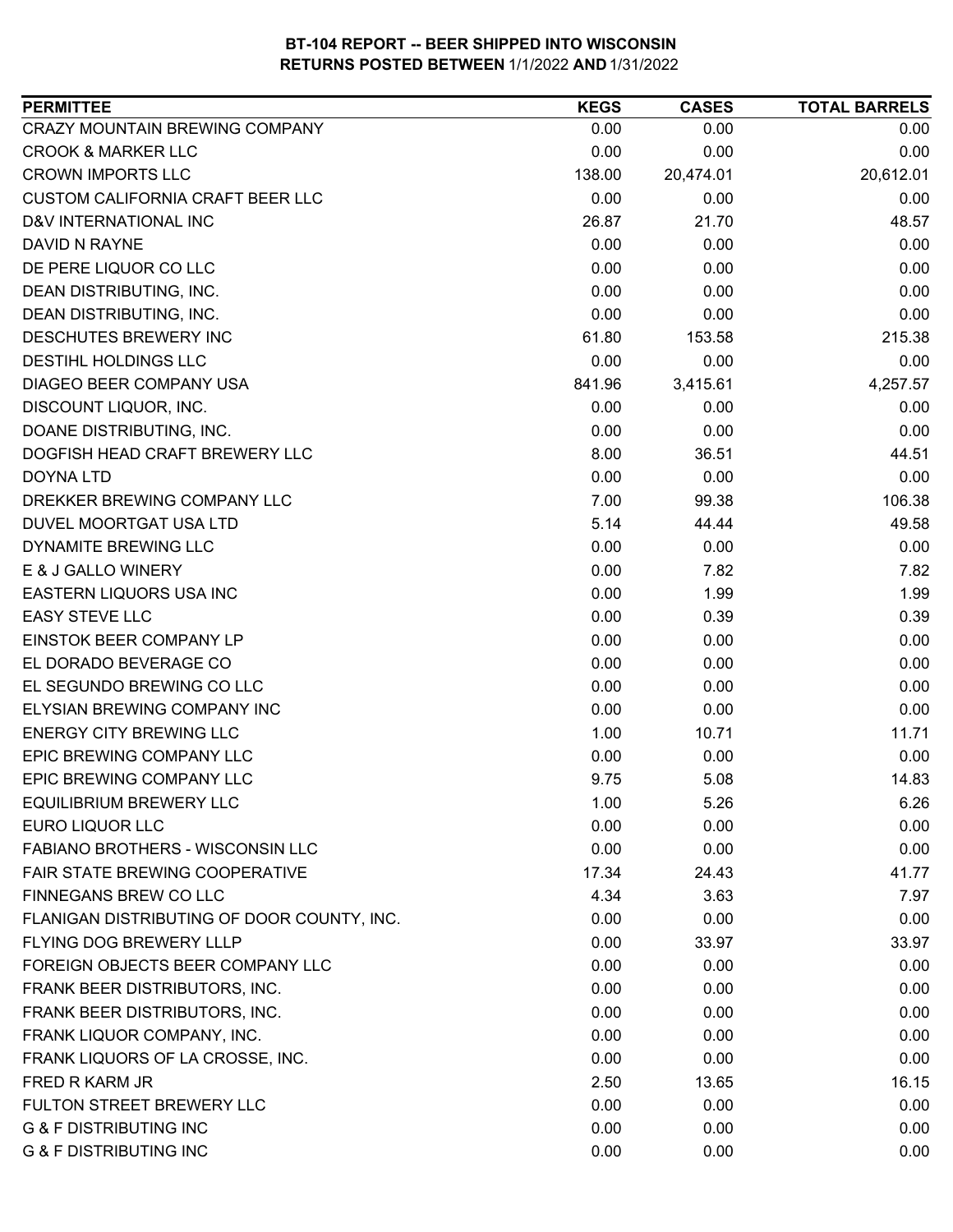| <b>PERMITTEE</b>                                  | <b>KEGS</b> | <b>CASES</b> | <b>TOTAL BARRELS</b> |
|---------------------------------------------------|-------------|--------------|----------------------|
| <b>G K SKAGGS INC</b>                             | 0.00        | 0.00         | 0.00                 |
| GARY'S CORPORATION OF OAK CREEK                   | 0.00        | 0.00         | 0.00                 |
| <b>GELOSO BEVERAGE GROUP LLC</b>                  | 0.00        | 98.24        | 98.24                |
| <b>GENERAL BEER DISTRIBUTORS CO.</b>              | 0.00        | 0.00         | 0.00                 |
| GENERAL BEER DISTRIBUTORS CO. - MILWAUKEE         | 0.00        | 0.00         | 0.00                 |
| <b>GENERAL BEER-NORTHEAST INC</b>                 | 0.00        | 0.00         | 0.00                 |
| <b>GENERAL BEER-NORTHEAST INC</b>                 | 0.00        | 0.00         | 0.00                 |
| GENERAL BEER-NORTHWEST, INC.                      | 0.00        | 0.00         | 0.00                 |
| GENERAL BEER-NORTHWEST, INC.                      | 0.00        | 0.00         | 0.00                 |
| GENERAL BEER-NORTHWEST, INC.                      | 0.00        | 0.00         | 0.00                 |
| GENERAL BEVERAGE SALES CO.                        | 0.00        | 0.00         | 0.00                 |
| GENERAL BEVERAGE SALES CO. - OSHKOSH              | 0.00        | 0.00         | 0.00                 |
| <b>GENERAL BEVERAGE SALES CO.-MILWAUKEE</b>       | 0.00        | 0.00         | 0.00                 |
| <b>GENERATIONS BREWING COMPANY LLC</b>            | 5.00        | 0.00         | 5.00                 |
| <b>GLOBAL VILLAGE IMPORTS LLC</b>                 | 0.00        | 8.13         | 8.13                 |
| <b>GMB PARTNERS LLC</b>                           | 5.50        | 28.50        | 34.00                |
| <b>GO CRAFT BIER, INC</b>                         | 0.00        | 0.00         | 0.00                 |
| <b>GORDON BIERSCH BREWING COMPANY</b>             | 0.00        | 148.06       | 148.06               |
| <b>GRAYSCALE BREWING LLC</b>                      | 0.00        | 0.00         | 0.00                 |
| <b>GREAT CENTRAL BREWING LLC</b>                  | 0.00        | 0.00         | 0.00                 |
| <b>GREEN BENCH BREWING CO LLC</b>                 | 0.00        | 0.00         | 0.00                 |
| H C FOODS CO LTD                                  | 0.00        | 0.00         | 0.00                 |
| HARPOON DISTRIBUTING COMPANY                      | 0.00        | 0.00         | 0.00                 |
| <b>HEAVY RIFF BREWING COMPANY LLC</b>             | 0.00        | 0.00         | 0.00                 |
| HEINEKEN USA INCORPORATED                         | 145.95      | 2,822.47     | 2,968.42             |
| HIDDEN SPRINGS ALE WORKS                          | 6.66        | 8.71         | 15.37                |
| HOFBRAUHAUS OF AMERICA, LLC                       | 97.15       | 116.12       | 213.27               |
| <b>HOLZLAGER BREWING LLC</b>                      | 2.35        | 5.52         | 7.87                 |
| HOME BREW MART INC                                | 0.00        | 0.00         | 0.00                 |
| HOP BUTCHER FOR THE WORLD LLC                     | 0.51        | 4.16         | 4.67                 |
| HUDSON VALLEY BEVERAGE CO., INC                   | 0.00        | 0.00         | 0.00                 |
| <b>ILLUMINATED BREW WORKS LLC</b>                 | 0.00        | 0.00         | 0.00                 |
| <b>ILLYRIAN IMPORT INC</b>                        | 0.00        | 0.00         | 0.00                 |
| <b>INDEED BREWING COMPANY LLC</b>                 | 41.66       | 64.38        | 106.04               |
| INDIAN PEAKS BREWING COMPANY                      | 23.33       | 71.05        | 94.38                |
| <b>INTERNATIONAL DISTILLERS &amp; VINTERS LTD</b> | 0.00        | 5.11         | 5.11                 |
| <b>INTERTRADE USA COMPANY</b>                     | 0.00        | 0.00         | 0.00                 |
| <b>IOWA BREWING COMPANY LLC</b>                   | 0.00        | 0.00         | 0.00                 |
| <b>IRON HORSE BEVERAGE LLC</b>                    | 0.00        | 0.00         | 0.00                 |
| <b>ISLAND CITY BREWING COMPANY LLC</b>            | 0.00        | 0.00         | 0.00                 |
| <b>JAW PROPERTIES LLC</b>                         | 0.00        | 0.00         | 0.00                 |
| <b>JBR BREWING LLC</b>                            | 0.00        | 0.00         | 0.00                 |
| <b>JDZ INC</b>                                    | 0.00        | 0.00         | 0.00                 |
| JESTER KING CRAFT BREWERY, LLC                    | 0.00        | 0.00         | 0.00                 |
| <b>JOHN J COLLETTI</b>                            | 0.00        | 0.00         | 0.00                 |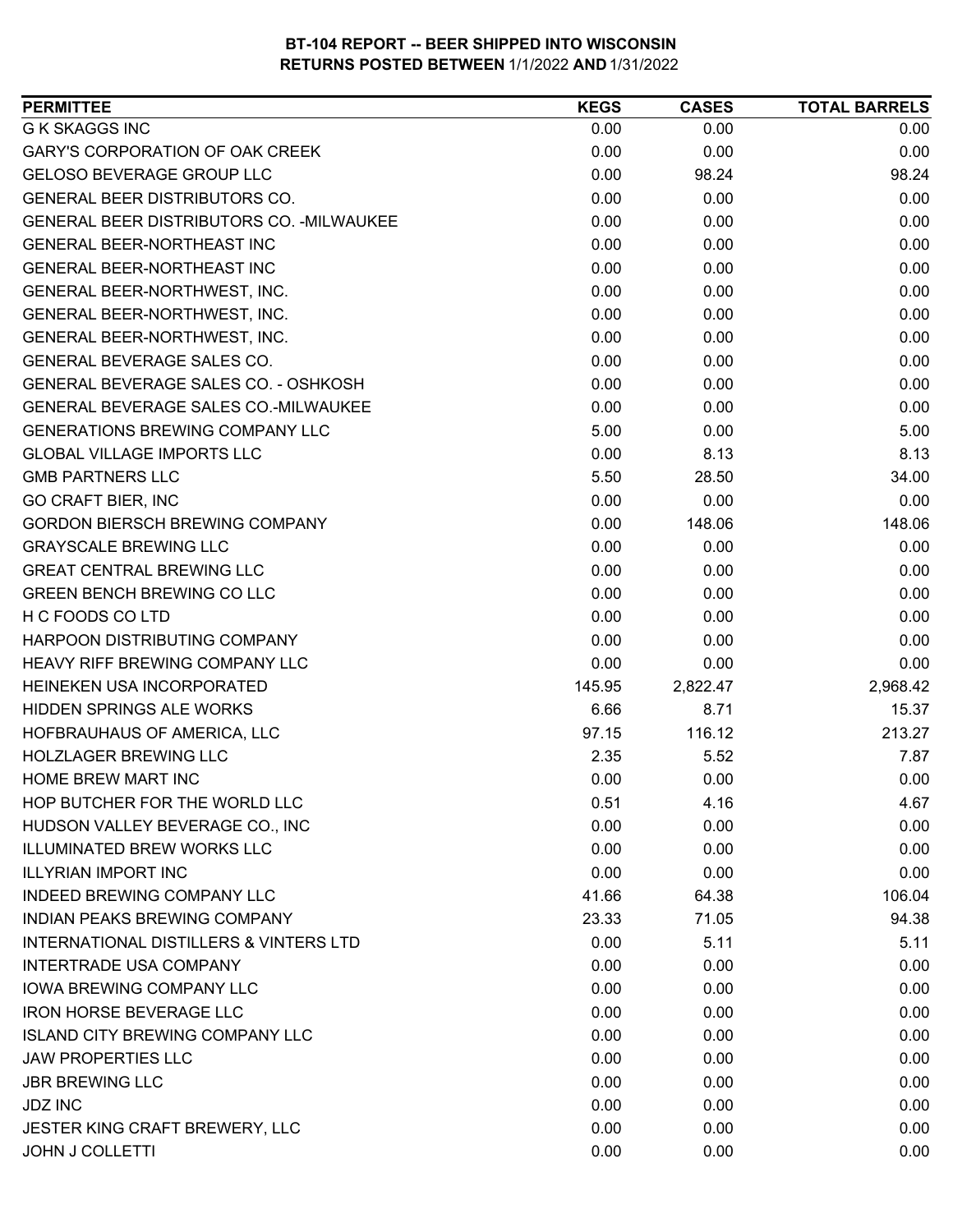| <b>PERMITTEE</b>                      | <b>KEGS</b> | <b>CASES</b> | <b>TOTAL BARRELS</b> |
|---------------------------------------|-------------|--------------|----------------------|
| JOHNSON BROTHERS OF WISCONSIN, INC.   | 0.00        | 0.00         | 0.00                 |
| <b>JOSHUA DETH</b>                    | 9.66        | 99.71        | 109.37               |
| JUNESHINE INC                         | 0.00        | 0.00         | 0.00                 |
| <b>KASTEEL USA</b>                    | 0.00        | 0.00         | 0.00                 |
| KAY BEER DISTRIBUTING, INC.           | 0.00        | 0.00         | 0.00                 |
| KEWEENAW BREWING CO LLC               | 56.00       | 50.80        | 106.80               |
| KINGS AND CONVICTS BP LLC             | 0.00        | 0.00         | 0.00                 |
| KLOCKOW BREWING COMPANY INC           | 0.00        | 0.00         | 0.00                 |
| KOJIMA & INTERNATIONAL ASSOCIATES INC | 0.00        | 0.00         | 0.00                 |
| KREBS BREWING CO., INC.               | 0.00        | 0.00         | 0.00                 |
| <b>KRISTOFFER R RUSCH</b>             | 0.00        | 0.00         | 0.00                 |
| <b>KROMBACHER USA LLC</b>             | 55.70       | 55.73        | 111.43               |
| LA CROSSE BEVERAGE LLC                | 0.00        | 0.00         | 0.00                 |
| LABATT USA OPERATING CO LLC           | 0.00        | 1,214.85     | 1,214.85             |
| <b>LAGUNITAS BREWING CO</b>           | 21.00       | 199.45       | 220.45               |
| LAKE OF THE WOODS BREWING CO          | 5.33        | 10.16        | 15.49                |
| LARRY'S DISTRIBUTING CO., INC.        | 0.00        | 0.00         | 0.00                 |
| LEE BEVERAGE OF WISCONSIN LLC         | 0.00        | 0.00         | 0.00                 |
| LEE BEVERAGE OF WISCONSIN LLC         | 0.00        | 0.00         | 0.00                 |
| LEE BEVERAGE OF WISCONSIN LLC         | 0.00        | 0.00         | 0.00                 |
| LENA BEVERAGE COMPANY                 | 0.83        | 0.00         | 0.83                 |
| LIFT BRIDGE BREWING TECHNOLOGIES LLC  | 34.33       | 41.75        | 76.08                |
| LIL BEAVER BREWERY LLC                | 0.00        | 0.00         | 0.00                 |
| LISTERMANN MFG CO. INC.               | 0.00        | 0.00         | 0.00                 |
| LOGSDON FARMHOUSE ALES LLC            | 0.00        | 0.00         | 0.00                 |
| <b>LONGSTOCK III LLC</b>              | 0.00        | 0.00         | 0.00                 |
| LOUIS GLUNZ BEER INC                  | 19.05       | 59.89        | 78.94                |
| <b>LUPULIN BREWING LLC</b>            | 8.34        | 20.61        | 28.95                |
| <b>LYTT LLC</b>                       | 0.00        | 0.00         | 0.00                 |
| MAINE BEER COMPANY, LLC               | 11.33       | 6.95         | 18.28                |
| MAINSHEET CAPITAL INC                 | 0.00        | 0.00         | 0.00                 |
| <b>MANKATO BREWERY LLC</b>            | 0.00        | 0.00         | 0.00                 |
| MARK ANTHONY BRANDS INC.              | 0.00        | 11,314.39    | 11,314.39            |
| MARZ COMMUNITY BREWING CO.            | 0.00        | 0.00         | 0.00                 |
| MASTER OF NONE LLC                    | 0.00        | 0.00         | 0.00                 |
| <b>MATT BREWING CO INC</b>            | 0.00        | 10.12        | 10.12                |
| MERCENARY BREWERY & DISTILLERY LLC    | 14.00       | 18.58        | 32.58                |
| MERCHANT DU VIN CORPORATION           | 0.00        | 0.00         | 0.00                 |
| METROPOLITAN BREWING LLC              | 5.70        | 3.50         | 9.20                 |
| MHW LTD                               | 17.06       | 0.00         | 17.06                |
| MIA BREWERY CO. INC.                  | 0.00        | 0.00         | 0.00                 |
| MICHAEL G ANSAY                       | 0.00        | 0.00         | 0.00                 |
| MIGHTY SWELL COCKTAIL COMPANY LLC     | 0.00        | 377.41       | 377.41               |
| MIKERPHONE BREWING LLC                | 0.33        | 0.46         | 0.79                 |
| MOLSON COORS BEVERAGE COMPANY USA LLC | 316.17      | 6,619.42     | 6,935.59             |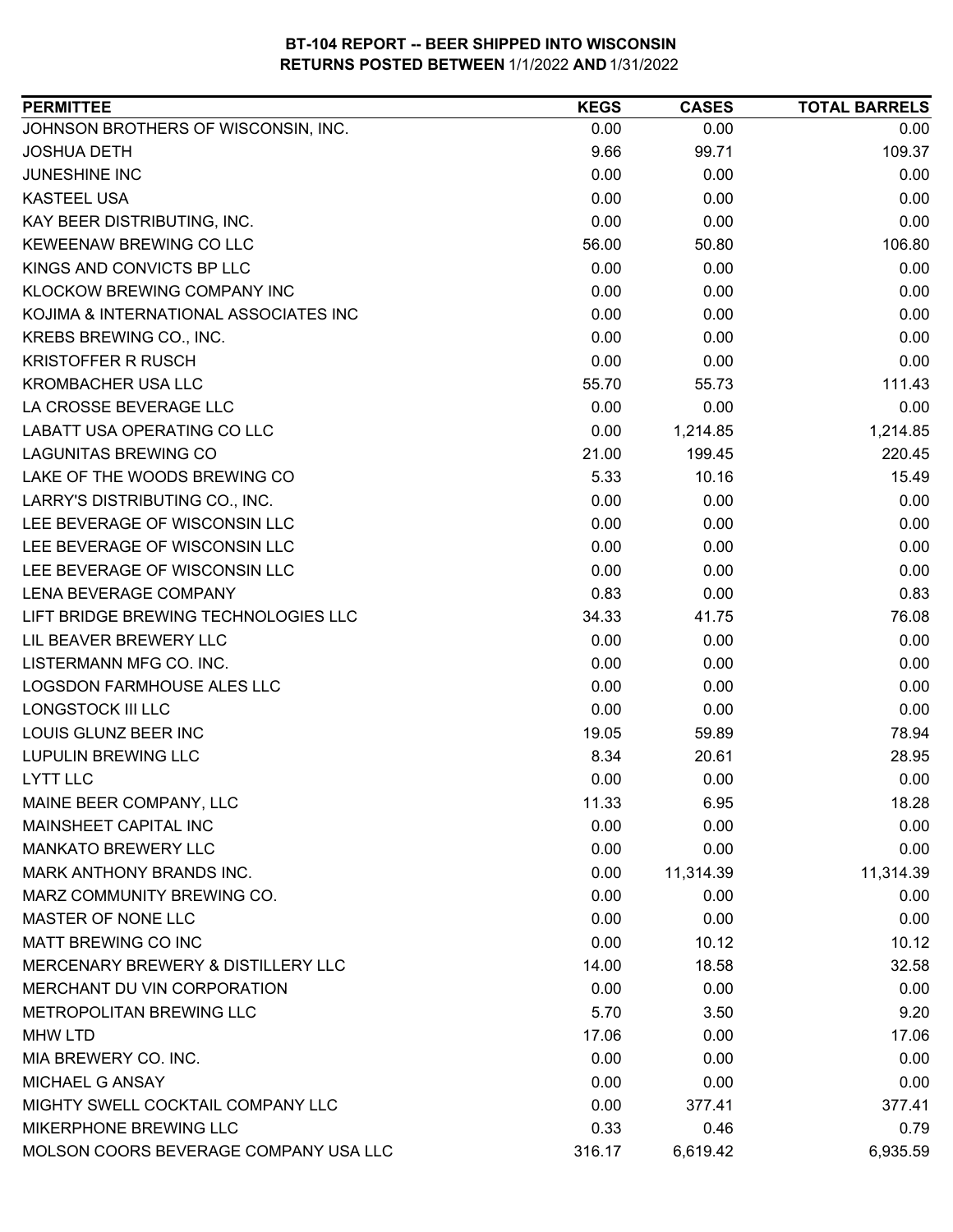| MONKLESS BREWING LLC<br>2.83<br>3.64<br>6.47<br>MOOSE LAKE BREWING CO., LLC<br>7.03<br>0.00<br>7.03<br>0.00<br>MOTHER LODE BREWING LLC<br>0.00<br>0.00<br>MPL BRANDS NV INC<br>0.00<br>0.00<br>0.00<br>0.00<br>0.00<br>MPL BRANDS NV INC<br>0.00<br>MPL BRANDS NV INC<br>0.00<br>13.20<br>13.20<br>MUTUAL WHOLESALE LIQUOR INC<br>0.00<br>0.00<br>0.00<br>NARRAGANSETT BREWING COMPANY<br>0.00<br>0.00<br>0.00<br><b>NDC SYSTEMS LP</b><br>72.50<br>0.00<br>72.50<br>0.00<br>0.00<br>NEBRASKA BREWING CO INC<br>0.00<br>1,092.83<br>NEW BELGIUM BREWING COMPANY INC<br>148.01<br>944.82<br>NEW YORK MUTUAL TRADING CO INC<br>0.00<br>0.00<br>0.00<br>NOELKE DISTRIBUTORS, INC.<br>0.00<br>0.00<br>0.00<br>NORTH COAST BREWING CO INC<br>12.00<br>27.68<br>15.68<br>NORTHERN UNITED BREWING COMPANY, LLC<br>0.00<br>0.00<br>0.00<br>NOUVEAU VENTURES LLC<br>0.00<br>0.00<br>0.00<br>102.18<br>ODELL BREWING COMPANY<br>9.25<br>92.93<br>OFF TRAIL COLLECTIVE INC<br>0.00<br>1.16<br>1.16<br>OLD NATION BREWING COMPANY LLC<br>3.83<br>17.38<br>13.55<br>ONION PUB & BREWERY INC<br>0.00<br>0.00<br>0.00<br>OREGON BREWING COMPANY INC<br>0.00<br>0.00<br>0.00<br>OSENA BEVERAGE LLC<br>0.00<br>0.00<br>0.00<br>OTHER HALF BREWING COMPANY, INC<br>0.00<br>0.00<br>0.00<br>PABST BREWING COMPANY, LLC<br>1,266.37<br>48.00<br>1,218.37<br>0.00<br>PALS BREWING COMPANY, LLC<br>0.00<br>0.00<br>PAMPA BEVERAGES LLC<br>0.00<br>0.00<br>0.00<br>PARK RIDGE DISTRIBUTING, INC.<br>0.00<br>0.00<br>0.00<br>PATERNO IMPORTS LTD<br>0.00<br>0.00<br>0.00<br>161.06<br>260.77<br>PAULANER USA LLC<br>99.71<br>PEHLER DISTRIBUTING, INC.<br>0.00<br>0.00<br>0.00<br>5.00<br>11.50<br>16.50<br>PHASE THREE BREWING COMPANY LLC<br>29.32<br>7.33<br>21.99<br>0.00<br>PHIL KNUTSEN<br>0.00<br>0.00<br>PHILLIPS WINE COMPANY<br>0.00<br>0.00<br>0.00<br>PIPEWORKS PRODUCTION LLC<br>0.00<br>0.00<br>0.00<br>PREMIUM BEVERAGES LLC<br>0.00<br>0.00<br>0.00<br>PRO-LIQUITECH LLC<br>0.00<br>0.00<br>0.00<br>PROST BREWING COMPANY LLC<br>0.00<br>0.00<br>0.00<br>PULPIT ROCK BREWING COMPANY<br>0.00<br>0.77<br>0.77<br>1.66<br><b>QUINN BORCHARDT BREWING LLC</b><br>29.08<br>30.74<br><b>RAHR &amp; SONS BREWING LP</b><br>0.00<br>0.00<br>0.00<br>RATAS WHOLESALE LIQUOR COMPANY<br>0.00<br>0.00<br>0.00<br><b>REEDS INC</b><br>0.00<br>0.00<br>0.00<br>12.67<br>23.22<br>35.89<br><b>RHINEGEIST, LLC</b><br>ROAK BREWING CO., LLC<br>0.00<br>0.00<br>0.00 | <b>PERMITTEE</b>       | <b>KEGS</b> | <b>CASES</b> | <b>TOTAL BARRELS</b> |
|-----------------------------------------------------------------------------------------------------------------------------------------------------------------------------------------------------------------------------------------------------------------------------------------------------------------------------------------------------------------------------------------------------------------------------------------------------------------------------------------------------------------------------------------------------------------------------------------------------------------------------------------------------------------------------------------------------------------------------------------------------------------------------------------------------------------------------------------------------------------------------------------------------------------------------------------------------------------------------------------------------------------------------------------------------------------------------------------------------------------------------------------------------------------------------------------------------------------------------------------------------------------------------------------------------------------------------------------------------------------------------------------------------------------------------------------------------------------------------------------------------------------------------------------------------------------------------------------------------------------------------------------------------------------------------------------------------------------------------------------------------------------------------------------------------------------------------------------------------------------------------------------------------------------------------------------------------------------------------------------------------------------------------------------------------------------------------------------------------------------------------------------------------------------------------------------------------------------------------------------------------------------------------------------------------------------------------------------------------------------------------------------------------------------------------------------------|------------------------|-------------|--------------|----------------------|
|                                                                                                                                                                                                                                                                                                                                                                                                                                                                                                                                                                                                                                                                                                                                                                                                                                                                                                                                                                                                                                                                                                                                                                                                                                                                                                                                                                                                                                                                                                                                                                                                                                                                                                                                                                                                                                                                                                                                                                                                                                                                                                                                                                                                                                                                                                                                                                                                                                               |                        |             |              |                      |
|                                                                                                                                                                                                                                                                                                                                                                                                                                                                                                                                                                                                                                                                                                                                                                                                                                                                                                                                                                                                                                                                                                                                                                                                                                                                                                                                                                                                                                                                                                                                                                                                                                                                                                                                                                                                                                                                                                                                                                                                                                                                                                                                                                                                                                                                                                                                                                                                                                               |                        |             |              |                      |
|                                                                                                                                                                                                                                                                                                                                                                                                                                                                                                                                                                                                                                                                                                                                                                                                                                                                                                                                                                                                                                                                                                                                                                                                                                                                                                                                                                                                                                                                                                                                                                                                                                                                                                                                                                                                                                                                                                                                                                                                                                                                                                                                                                                                                                                                                                                                                                                                                                               |                        |             |              |                      |
|                                                                                                                                                                                                                                                                                                                                                                                                                                                                                                                                                                                                                                                                                                                                                                                                                                                                                                                                                                                                                                                                                                                                                                                                                                                                                                                                                                                                                                                                                                                                                                                                                                                                                                                                                                                                                                                                                                                                                                                                                                                                                                                                                                                                                                                                                                                                                                                                                                               |                        |             |              |                      |
|                                                                                                                                                                                                                                                                                                                                                                                                                                                                                                                                                                                                                                                                                                                                                                                                                                                                                                                                                                                                                                                                                                                                                                                                                                                                                                                                                                                                                                                                                                                                                                                                                                                                                                                                                                                                                                                                                                                                                                                                                                                                                                                                                                                                                                                                                                                                                                                                                                               |                        |             |              |                      |
|                                                                                                                                                                                                                                                                                                                                                                                                                                                                                                                                                                                                                                                                                                                                                                                                                                                                                                                                                                                                                                                                                                                                                                                                                                                                                                                                                                                                                                                                                                                                                                                                                                                                                                                                                                                                                                                                                                                                                                                                                                                                                                                                                                                                                                                                                                                                                                                                                                               |                        |             |              |                      |
|                                                                                                                                                                                                                                                                                                                                                                                                                                                                                                                                                                                                                                                                                                                                                                                                                                                                                                                                                                                                                                                                                                                                                                                                                                                                                                                                                                                                                                                                                                                                                                                                                                                                                                                                                                                                                                                                                                                                                                                                                                                                                                                                                                                                                                                                                                                                                                                                                                               |                        |             |              |                      |
|                                                                                                                                                                                                                                                                                                                                                                                                                                                                                                                                                                                                                                                                                                                                                                                                                                                                                                                                                                                                                                                                                                                                                                                                                                                                                                                                                                                                                                                                                                                                                                                                                                                                                                                                                                                                                                                                                                                                                                                                                                                                                                                                                                                                                                                                                                                                                                                                                                               |                        |             |              |                      |
|                                                                                                                                                                                                                                                                                                                                                                                                                                                                                                                                                                                                                                                                                                                                                                                                                                                                                                                                                                                                                                                                                                                                                                                                                                                                                                                                                                                                                                                                                                                                                                                                                                                                                                                                                                                                                                                                                                                                                                                                                                                                                                                                                                                                                                                                                                                                                                                                                                               |                        |             |              |                      |
|                                                                                                                                                                                                                                                                                                                                                                                                                                                                                                                                                                                                                                                                                                                                                                                                                                                                                                                                                                                                                                                                                                                                                                                                                                                                                                                                                                                                                                                                                                                                                                                                                                                                                                                                                                                                                                                                                                                                                                                                                                                                                                                                                                                                                                                                                                                                                                                                                                               |                        |             |              |                      |
|                                                                                                                                                                                                                                                                                                                                                                                                                                                                                                                                                                                                                                                                                                                                                                                                                                                                                                                                                                                                                                                                                                                                                                                                                                                                                                                                                                                                                                                                                                                                                                                                                                                                                                                                                                                                                                                                                                                                                                                                                                                                                                                                                                                                                                                                                                                                                                                                                                               |                        |             |              |                      |
|                                                                                                                                                                                                                                                                                                                                                                                                                                                                                                                                                                                                                                                                                                                                                                                                                                                                                                                                                                                                                                                                                                                                                                                                                                                                                                                                                                                                                                                                                                                                                                                                                                                                                                                                                                                                                                                                                                                                                                                                                                                                                                                                                                                                                                                                                                                                                                                                                                               |                        |             |              |                      |
|                                                                                                                                                                                                                                                                                                                                                                                                                                                                                                                                                                                                                                                                                                                                                                                                                                                                                                                                                                                                                                                                                                                                                                                                                                                                                                                                                                                                                                                                                                                                                                                                                                                                                                                                                                                                                                                                                                                                                                                                                                                                                                                                                                                                                                                                                                                                                                                                                                               |                        |             |              |                      |
|                                                                                                                                                                                                                                                                                                                                                                                                                                                                                                                                                                                                                                                                                                                                                                                                                                                                                                                                                                                                                                                                                                                                                                                                                                                                                                                                                                                                                                                                                                                                                                                                                                                                                                                                                                                                                                                                                                                                                                                                                                                                                                                                                                                                                                                                                                                                                                                                                                               |                        |             |              |                      |
|                                                                                                                                                                                                                                                                                                                                                                                                                                                                                                                                                                                                                                                                                                                                                                                                                                                                                                                                                                                                                                                                                                                                                                                                                                                                                                                                                                                                                                                                                                                                                                                                                                                                                                                                                                                                                                                                                                                                                                                                                                                                                                                                                                                                                                                                                                                                                                                                                                               |                        |             |              |                      |
|                                                                                                                                                                                                                                                                                                                                                                                                                                                                                                                                                                                                                                                                                                                                                                                                                                                                                                                                                                                                                                                                                                                                                                                                                                                                                                                                                                                                                                                                                                                                                                                                                                                                                                                                                                                                                                                                                                                                                                                                                                                                                                                                                                                                                                                                                                                                                                                                                                               |                        |             |              |                      |
|                                                                                                                                                                                                                                                                                                                                                                                                                                                                                                                                                                                                                                                                                                                                                                                                                                                                                                                                                                                                                                                                                                                                                                                                                                                                                                                                                                                                                                                                                                                                                                                                                                                                                                                                                                                                                                                                                                                                                                                                                                                                                                                                                                                                                                                                                                                                                                                                                                               |                        |             |              |                      |
|                                                                                                                                                                                                                                                                                                                                                                                                                                                                                                                                                                                                                                                                                                                                                                                                                                                                                                                                                                                                                                                                                                                                                                                                                                                                                                                                                                                                                                                                                                                                                                                                                                                                                                                                                                                                                                                                                                                                                                                                                                                                                                                                                                                                                                                                                                                                                                                                                                               |                        |             |              |                      |
|                                                                                                                                                                                                                                                                                                                                                                                                                                                                                                                                                                                                                                                                                                                                                                                                                                                                                                                                                                                                                                                                                                                                                                                                                                                                                                                                                                                                                                                                                                                                                                                                                                                                                                                                                                                                                                                                                                                                                                                                                                                                                                                                                                                                                                                                                                                                                                                                                                               |                        |             |              |                      |
|                                                                                                                                                                                                                                                                                                                                                                                                                                                                                                                                                                                                                                                                                                                                                                                                                                                                                                                                                                                                                                                                                                                                                                                                                                                                                                                                                                                                                                                                                                                                                                                                                                                                                                                                                                                                                                                                                                                                                                                                                                                                                                                                                                                                                                                                                                                                                                                                                                               |                        |             |              |                      |
|                                                                                                                                                                                                                                                                                                                                                                                                                                                                                                                                                                                                                                                                                                                                                                                                                                                                                                                                                                                                                                                                                                                                                                                                                                                                                                                                                                                                                                                                                                                                                                                                                                                                                                                                                                                                                                                                                                                                                                                                                                                                                                                                                                                                                                                                                                                                                                                                                                               |                        |             |              |                      |
|                                                                                                                                                                                                                                                                                                                                                                                                                                                                                                                                                                                                                                                                                                                                                                                                                                                                                                                                                                                                                                                                                                                                                                                                                                                                                                                                                                                                                                                                                                                                                                                                                                                                                                                                                                                                                                                                                                                                                                                                                                                                                                                                                                                                                                                                                                                                                                                                                                               |                        |             |              |                      |
|                                                                                                                                                                                                                                                                                                                                                                                                                                                                                                                                                                                                                                                                                                                                                                                                                                                                                                                                                                                                                                                                                                                                                                                                                                                                                                                                                                                                                                                                                                                                                                                                                                                                                                                                                                                                                                                                                                                                                                                                                                                                                                                                                                                                                                                                                                                                                                                                                                               |                        |             |              |                      |
|                                                                                                                                                                                                                                                                                                                                                                                                                                                                                                                                                                                                                                                                                                                                                                                                                                                                                                                                                                                                                                                                                                                                                                                                                                                                                                                                                                                                                                                                                                                                                                                                                                                                                                                                                                                                                                                                                                                                                                                                                                                                                                                                                                                                                                                                                                                                                                                                                                               |                        |             |              |                      |
|                                                                                                                                                                                                                                                                                                                                                                                                                                                                                                                                                                                                                                                                                                                                                                                                                                                                                                                                                                                                                                                                                                                                                                                                                                                                                                                                                                                                                                                                                                                                                                                                                                                                                                                                                                                                                                                                                                                                                                                                                                                                                                                                                                                                                                                                                                                                                                                                                                               |                        |             |              |                      |
|                                                                                                                                                                                                                                                                                                                                                                                                                                                                                                                                                                                                                                                                                                                                                                                                                                                                                                                                                                                                                                                                                                                                                                                                                                                                                                                                                                                                                                                                                                                                                                                                                                                                                                                                                                                                                                                                                                                                                                                                                                                                                                                                                                                                                                                                                                                                                                                                                                               |                        |             |              |                      |
|                                                                                                                                                                                                                                                                                                                                                                                                                                                                                                                                                                                                                                                                                                                                                                                                                                                                                                                                                                                                                                                                                                                                                                                                                                                                                                                                                                                                                                                                                                                                                                                                                                                                                                                                                                                                                                                                                                                                                                                                                                                                                                                                                                                                                                                                                                                                                                                                                                               |                        |             |              |                      |
|                                                                                                                                                                                                                                                                                                                                                                                                                                                                                                                                                                                                                                                                                                                                                                                                                                                                                                                                                                                                                                                                                                                                                                                                                                                                                                                                                                                                                                                                                                                                                                                                                                                                                                                                                                                                                                                                                                                                                                                                                                                                                                                                                                                                                                                                                                                                                                                                                                               |                        |             |              |                      |
|                                                                                                                                                                                                                                                                                                                                                                                                                                                                                                                                                                                                                                                                                                                                                                                                                                                                                                                                                                                                                                                                                                                                                                                                                                                                                                                                                                                                                                                                                                                                                                                                                                                                                                                                                                                                                                                                                                                                                                                                                                                                                                                                                                                                                                                                                                                                                                                                                                               |                        |             |              |                      |
|                                                                                                                                                                                                                                                                                                                                                                                                                                                                                                                                                                                                                                                                                                                                                                                                                                                                                                                                                                                                                                                                                                                                                                                                                                                                                                                                                                                                                                                                                                                                                                                                                                                                                                                                                                                                                                                                                                                                                                                                                                                                                                                                                                                                                                                                                                                                                                                                                                               |                        |             |              |                      |
|                                                                                                                                                                                                                                                                                                                                                                                                                                                                                                                                                                                                                                                                                                                                                                                                                                                                                                                                                                                                                                                                                                                                                                                                                                                                                                                                                                                                                                                                                                                                                                                                                                                                                                                                                                                                                                                                                                                                                                                                                                                                                                                                                                                                                                                                                                                                                                                                                                               | PERENNIAL PARTNERS LLC |             |              |                      |
|                                                                                                                                                                                                                                                                                                                                                                                                                                                                                                                                                                                                                                                                                                                                                                                                                                                                                                                                                                                                                                                                                                                                                                                                                                                                                                                                                                                                                                                                                                                                                                                                                                                                                                                                                                                                                                                                                                                                                                                                                                                                                                                                                                                                                                                                                                                                                                                                                                               |                        |             |              |                      |
|                                                                                                                                                                                                                                                                                                                                                                                                                                                                                                                                                                                                                                                                                                                                                                                                                                                                                                                                                                                                                                                                                                                                                                                                                                                                                                                                                                                                                                                                                                                                                                                                                                                                                                                                                                                                                                                                                                                                                                                                                                                                                                                                                                                                                                                                                                                                                                                                                                               |                        |             |              |                      |
|                                                                                                                                                                                                                                                                                                                                                                                                                                                                                                                                                                                                                                                                                                                                                                                                                                                                                                                                                                                                                                                                                                                                                                                                                                                                                                                                                                                                                                                                                                                                                                                                                                                                                                                                                                                                                                                                                                                                                                                                                                                                                                                                                                                                                                                                                                                                                                                                                                               |                        |             |              |                      |
|                                                                                                                                                                                                                                                                                                                                                                                                                                                                                                                                                                                                                                                                                                                                                                                                                                                                                                                                                                                                                                                                                                                                                                                                                                                                                                                                                                                                                                                                                                                                                                                                                                                                                                                                                                                                                                                                                                                                                                                                                                                                                                                                                                                                                                                                                                                                                                                                                                               |                        |             |              |                      |
|                                                                                                                                                                                                                                                                                                                                                                                                                                                                                                                                                                                                                                                                                                                                                                                                                                                                                                                                                                                                                                                                                                                                                                                                                                                                                                                                                                                                                                                                                                                                                                                                                                                                                                                                                                                                                                                                                                                                                                                                                                                                                                                                                                                                                                                                                                                                                                                                                                               |                        |             |              |                      |
|                                                                                                                                                                                                                                                                                                                                                                                                                                                                                                                                                                                                                                                                                                                                                                                                                                                                                                                                                                                                                                                                                                                                                                                                                                                                                                                                                                                                                                                                                                                                                                                                                                                                                                                                                                                                                                                                                                                                                                                                                                                                                                                                                                                                                                                                                                                                                                                                                                               |                        |             |              |                      |
|                                                                                                                                                                                                                                                                                                                                                                                                                                                                                                                                                                                                                                                                                                                                                                                                                                                                                                                                                                                                                                                                                                                                                                                                                                                                                                                                                                                                                                                                                                                                                                                                                                                                                                                                                                                                                                                                                                                                                                                                                                                                                                                                                                                                                                                                                                                                                                                                                                               |                        |             |              |                      |
|                                                                                                                                                                                                                                                                                                                                                                                                                                                                                                                                                                                                                                                                                                                                                                                                                                                                                                                                                                                                                                                                                                                                                                                                                                                                                                                                                                                                                                                                                                                                                                                                                                                                                                                                                                                                                                                                                                                                                                                                                                                                                                                                                                                                                                                                                                                                                                                                                                               |                        |             |              |                      |
|                                                                                                                                                                                                                                                                                                                                                                                                                                                                                                                                                                                                                                                                                                                                                                                                                                                                                                                                                                                                                                                                                                                                                                                                                                                                                                                                                                                                                                                                                                                                                                                                                                                                                                                                                                                                                                                                                                                                                                                                                                                                                                                                                                                                                                                                                                                                                                                                                                               |                        |             |              |                      |
|                                                                                                                                                                                                                                                                                                                                                                                                                                                                                                                                                                                                                                                                                                                                                                                                                                                                                                                                                                                                                                                                                                                                                                                                                                                                                                                                                                                                                                                                                                                                                                                                                                                                                                                                                                                                                                                                                                                                                                                                                                                                                                                                                                                                                                                                                                                                                                                                                                               |                        |             |              |                      |
|                                                                                                                                                                                                                                                                                                                                                                                                                                                                                                                                                                                                                                                                                                                                                                                                                                                                                                                                                                                                                                                                                                                                                                                                                                                                                                                                                                                                                                                                                                                                                                                                                                                                                                                                                                                                                                                                                                                                                                                                                                                                                                                                                                                                                                                                                                                                                                                                                                               |                        |             |              |                      |
|                                                                                                                                                                                                                                                                                                                                                                                                                                                                                                                                                                                                                                                                                                                                                                                                                                                                                                                                                                                                                                                                                                                                                                                                                                                                                                                                                                                                                                                                                                                                                                                                                                                                                                                                                                                                                                                                                                                                                                                                                                                                                                                                                                                                                                                                                                                                                                                                                                               |                        |             |              |                      |
|                                                                                                                                                                                                                                                                                                                                                                                                                                                                                                                                                                                                                                                                                                                                                                                                                                                                                                                                                                                                                                                                                                                                                                                                                                                                                                                                                                                                                                                                                                                                                                                                                                                                                                                                                                                                                                                                                                                                                                                                                                                                                                                                                                                                                                                                                                                                                                                                                                               |                        |             |              |                      |
|                                                                                                                                                                                                                                                                                                                                                                                                                                                                                                                                                                                                                                                                                                                                                                                                                                                                                                                                                                                                                                                                                                                                                                                                                                                                                                                                                                                                                                                                                                                                                                                                                                                                                                                                                                                                                                                                                                                                                                                                                                                                                                                                                                                                                                                                                                                                                                                                                                               |                        |             |              |                      |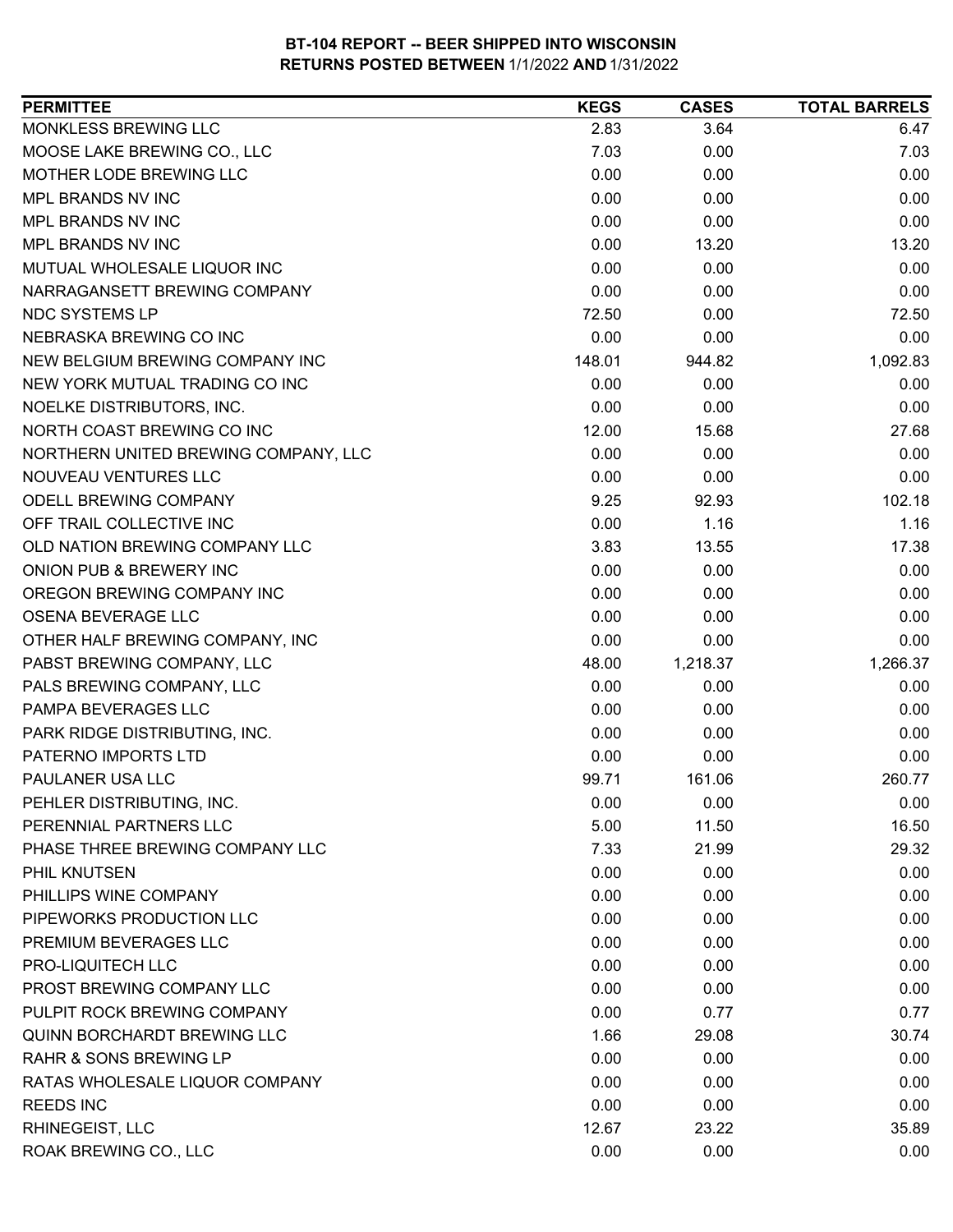| <b>PERMITTEE</b>                        | <b>KEGS</b> | <b>CASES</b> | <b>TOTAL BARRELS</b> |
|-----------------------------------------|-------------|--------------|----------------------|
| S&H INDEPENDENT PREMIUM BRANDS EAST LLC | 0.00        | 0.00         | 0.00                 |
| S. & S. DISTRIBUTING, INC.              | 0.00        | 0.00         | 0.00                 |
| S. & S. DISTRIBUTING, INC.              | 0.00        | 0.00         | 0.00                 |
| SAPPORO USA INC                         | 0.00        | 17.57        | 17.57                |
| SARATOGA LIQUOR CO., INC.               | 0.00        | 0.00         | 0.00                 |
| SAUGATUCK BREWING COMPANY INC           | 11.00       | 7.26         | 18.26                |
| SCHAFER-REICHART SELECTIONS, INC.       | 0.00        | 0.00         | 0.00                 |
| <b>SHORTS BREWING COMPANY</b>           | 5.83        | 5.44         | 11.27                |
| SIERRA NEVADA BREWING COMPANY           | 96.64       | 918.36       | 1,015.00             |
| SINGHA NORTH AMERICA INC                | 0.00        | 9.48         | 9.48                 |
| SLEEPING GIANT BREWING COMPANY LLC      | 0.00        | 0.00         | 0.00                 |
| <b>SLURP LLC</b>                        | 0.00        | 0.00         | 0.00                 |
| SOCIABLE CIDER WERKS LLC                | 0.00        | 0.00         | 0.00                 |
| SOLEMN OATH BREWERY LLC                 | 0.00        | 0.00         | 0.00                 |
| SOUTHERN GRIST BREWING COMPANY          | 0.00        | 0.00         | 0.00                 |
| SOUTHERN TIER BREWING COMPANY LLC       | 4.17        | 25.29        | 29.46                |
| SP3 LLC                                 | 0.00        | 0.00         | 0.00                 |
| SPIRAL BREWERY LLC                      | 0.17        | 4.42         | 4.59                 |
| ST KILLIAN IMPORTING CO INC             | 24.71       | 229.02       | 253.73               |
| STANLEY STAWSKI DIST CO INC             | 0.00        | 38.58        | 38.58                |
| STAR DISTRIBUTING CO., LLC              | 0.00        | 0.00         | 0.00                 |
| <b>STEVE CRIDER</b>                     | 0.00        | 0.00         | 0.00                 |
| STONE BREWING CO LLC                    | 10.00       | 59.24        | 69.24                |
| SUGAR CREEK ACQUISITION LLC             | 0.00        | 10.45        | 10.45                |
| <b>SUMMIT BREWING COMPANY</b>           | 151.00      | 241.81       | 392.81               |
| SUN KING BREWING CO LLC                 | 0.00        | 0.00         | 0.00                 |
| <b>SUPERIOR BEVERAGES LLC</b>           | 0.00        | 0.00         | 0.00                 |
| <b>SURLY BREWING COMPANY</b>            | 110.50      | 158.71       | 269.21               |
| SURVILLE ENTERPRISES CORP               | 0.00        | 0.00         | 0.00                 |
| SYLWESTER KOLAKOWSKI                    | 0.00        | 0.00         | 0.00                 |
| <b>SYRIANA INC</b>                      | 0.00        | 0.00         | 0.00                 |
| TABLEBLUFF BREWING CO INC               | 0.00        | 0.00         | 0.00                 |
| THE BROOKLYN BREWERY CORPORATION        | 5.17        | 20.03        | 25.20                |
| THE BRUERY LLC                          | 0.00        | 0.00         | 0.00                 |
| THE CHURCH STREET BREWING COMPANY LLC   | 0.00        | 0.00         | 0.00                 |
| THE FLORIDA BREWERY, INC.               | 1.00        | 0.00         | 1.00                 |
| THE GAMBRINUS COMPANY                   | 90.00       | 110.32       | 200.32               |
| THE GREAT LAKES BREWING CO              | 75.29       | 115.85       | 191.14               |
| THREE FLOYDS BREWING LLC                | 72.00       | 163.89       | 235.89               |
| TIGHTHEAD BREWING COMPANY               | 0.00        | 1.06         | 1.06                 |
| <b>TODD FYTEN</b>                       | 0.00        | 0.00         | 0.00                 |
| <b>TOPPLING GOLIATH INC</b>             | 97.00       | 343.47       | 440.47               |
| <b>TORI-VERDI GROUP LLC</b>             | 0.00        | 0.00         | 0.00                 |
| TRIANGLE DISTRIBUTING COMPANY, INC.     | 0.00        | 0.00         | 0.00                 |
| TRIPP BREWERY, LLC                      | 0.00        | 0.00         | 0.00                 |